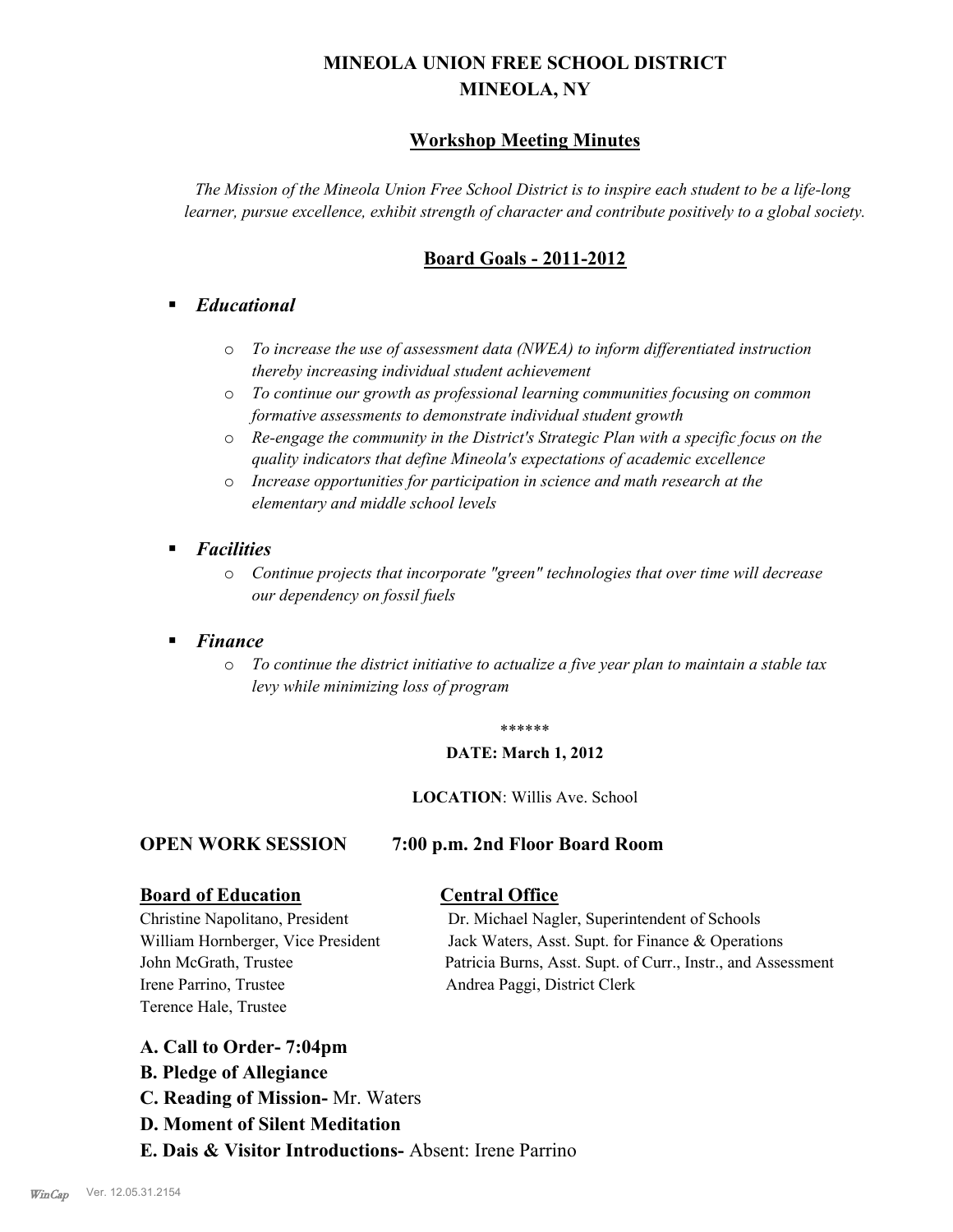#### **F. High School Student Organization Report**

Ms. Napolitano introduced Mathias to present the high school report. It was reported that the SO Bake Sale raised \$300. The Senior Class will be hosting another "Kids Night" tomorrow at the high school. The Spring Pep Rally is tomorrow and each class will be wearing a different color and this is also Spirit Week and there have been different activities everyday. Ms. Napolitano thanked Mathias for his report.

The Superintendent stated that tonight as a special presentation, he invited students from the Middle School to come and speak about their experiences with technology. Dr. Nagler introduced the staff that are also at tonight's meeting: Mr. Barth, principal, Mr. Mauer, assistant principal, Ms. Hochhauser, Ms. Wojis, Mr. Interrante, Ms. Salesi, Mr. Gavin and Mr. Licht. Students from 5th, 6th and 7th grade are in attendance.

The 5th grader students presented first. Ms. Wojis and Ms. Rivera reported on E-Spark and how it works with NWEA scores in order to reinforce areas of need. Two students demonstrated some their current work and their APPs. It was reported that I-desk is a lot of fun and Stop motion was one student's favorite App. The teachers stated that they can monitor each students progess through dashboard. The next part of the presentation was by the 7th grade students and their teacher Ms. Salesi and Ms. Maichin. Four students presented and they demonstrated the following: strip design, I-movies and the Khan Academy. All three students were very enthusiastic about their use of technology and stated that they like using the I-PAD. Mr. Mauer stated that teachers work with their students and suggest goals for the week. The teachers monitor the individual progress and set new goals accordingly. He stated that students know when they become proficient in an area. The last student to present demonstrated the Show Me APP. She stated that it helps students learn differently. Mr. Mauer stated that students embed information and pictures. The final part of the presentation was by the 6th grade student and their teacher, Mr. Interrante. He reported that technology is not isolated here and kids can articulate what the are learning. Mr. Interrante stated that the IT department is doing a great job. Ms. Napolitano asked if students are really learning and not just memorizing. Mr. Interrante stated that he feel that the students are learning long term and are able to access it better than anytime in the past. The children think creatively and can create using using these tools. The students presented on their use of netbooks. They presented on Movie Maker, Khan Academy and One note.The students express their enthusiasm for this technology. Mr. Interrante further explained the Khan Academy, which is free to use. Mr. Interrante stated that teachers can monitor the progress of each student and are assigned as the coach for the class. Teachers get daily activity reports for the class.

Ms. Napolitano asked the students present how they would feel if the Netbooks/ IPADs were taken away. The students overwhelmingly expressed they would be upset. The Superintendent asked what the students like the most and they responded: the APPs, different programs, going green (i.e. saving paper) and it is a fun way to learn.Students were split on which they like better Netbooks or IPADs. Dr. Nagler stated that he is very passionate about technology. He stated that we are the only district in the county using E-Spark. Dr. Nagler added that we will be piloting a program in Jackson Avenue- Compass learning. This program helps with differentiating homework for students, creates an indivdual web page for students and provides teachers with a dashboard to monitor progress. This program is skills based and focuses on the needs of kids. Mr. Hornberger stated that he doesn't feel that all teachers have the same enthusiasm toward this technology. Dr. Nagler stated that this is where the building administrators need to provide professioal development. He added that he understands Mr. Hornberger's frustration but we cannot change everyone. Mr. Hornberger stated that he feels teachers must be held accountable. Dr. Nagler added that we are teaching students skills that they will be use through their lives.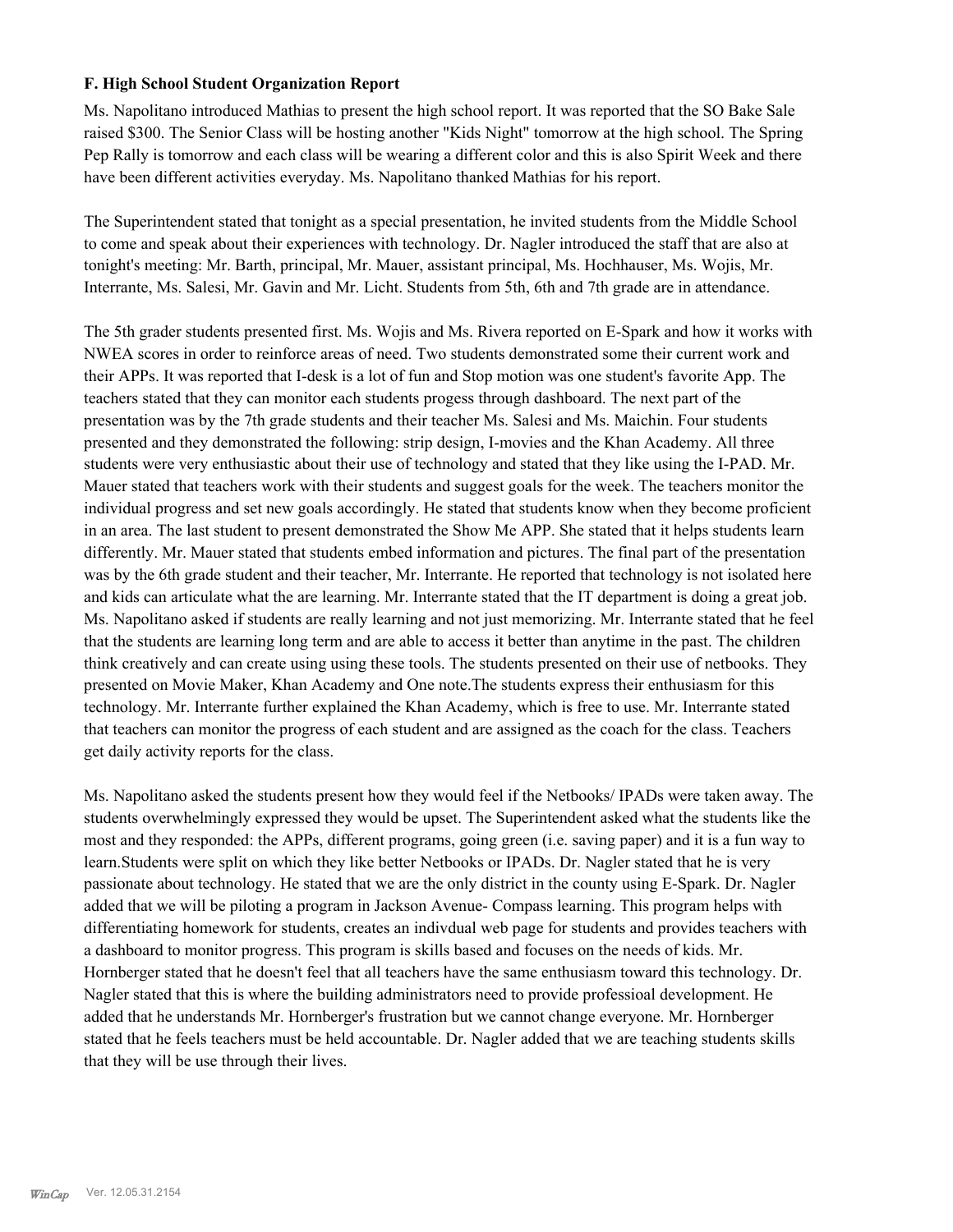#### **G. Old Business**

**RESOLUTION# 58 - BE IT RESOLVED** that the Board of Education of the Mineola UFSD approves the following renumbering of previously approved resolutions: January 5, 2012 Resolution #49 will now be Resolution #49a and January 19, 2012 Resolution #49 will now be Resolution #49b.

**Motion:** John McGrath **Second:** William Hornberger

Discussion: The Superintendent stated that this resolution is to correct a clerical error in the numbering of the resolutions.

| Yes: | Terence Hale         | No: | <b>None</b> |
|------|----------------------|-----|-------------|
|      | John McGrath         |     |             |
|      | William Hornberger   |     |             |
|      | Christine Napolitano |     |             |

#### **Passed:** Yes

Ms. Napolitano asked the Board if there was any Old Business. Mr. McGrath asked for a status report of the Hampton Street project. The Superintendent stated that the project is going well and the exterior walls are almost complete. He reported that we are on schedule and are looking at a completion date in August.

#### **H. New Business**

There was no new business.

**I. Consensus Agenda**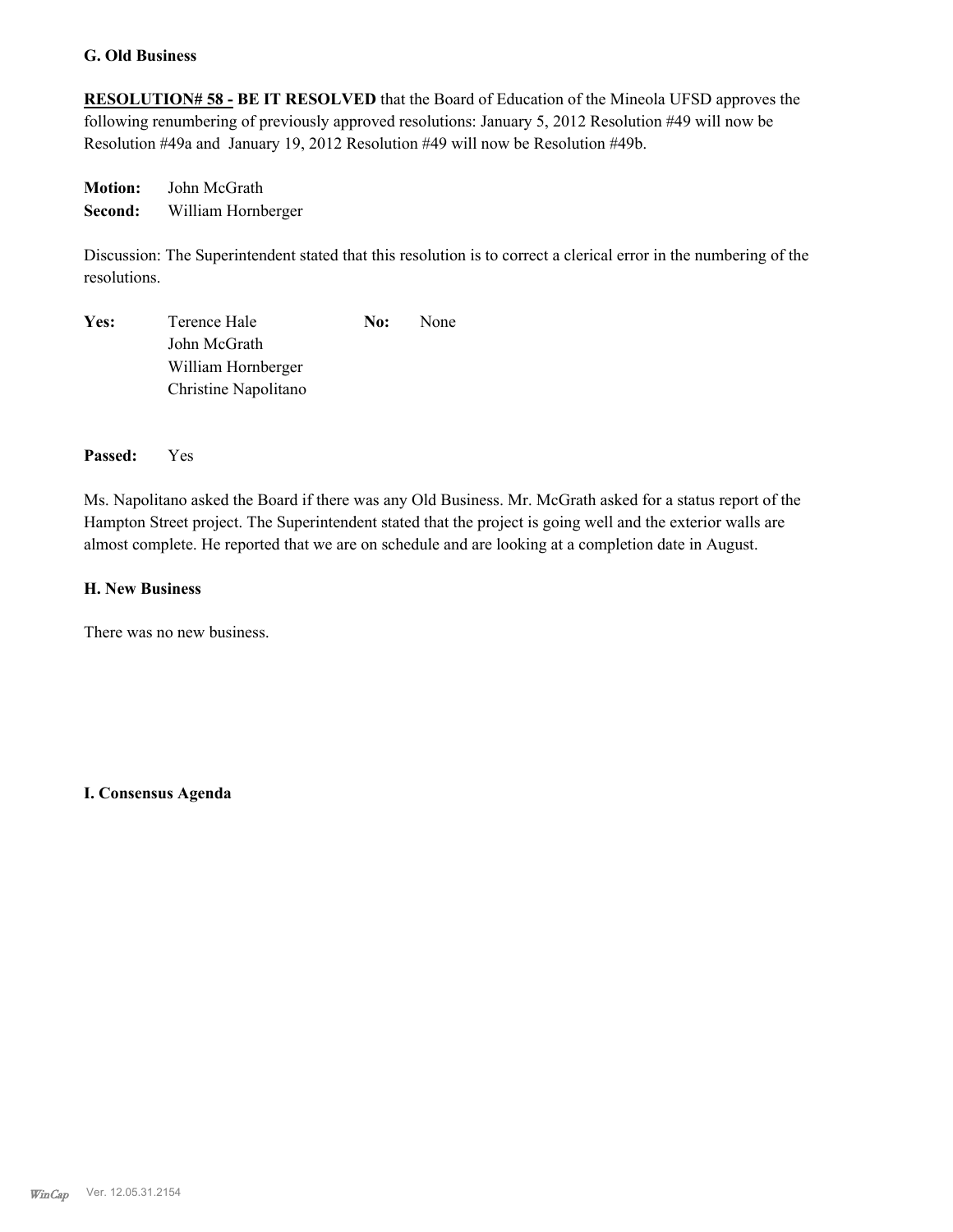**RESOLUTION # 59-BE IT RESOLVED** that the Board of Education approves the consensus agenda items I.1.a. through I.4.a.1., as presented.

**Motion:** John McGrath **Second:** William Hornberger

There was no discussion.

| Yes: | Terence Hale         | No: | <b>None</b> |
|------|----------------------|-----|-------------|
|      | John McGrath         |     |             |
|      | William Hornberger   |     |             |
|      | Christine Napolitano |     |             |

**Passed:** Yes

## 1. **Instruction**

Appointment(s) Coaches a.

|                 | That the Board of Education approves the appointment of the following coaches for 2011-2012 |             |                |
|-----------------|---------------------------------------------------------------------------------------------|-------------|----------------|
| vear:           |                                                                                             |             |                |
| <b>POSITION</b> | EMPLOYEE NAME                                                                               | <b>STEP</b> | <b>STIPEND</b> |

| POSITION                      | EMPLOYEE NAME       | <b>STEP</b> | <b>STIPEND</b> |
|-------------------------------|---------------------|-------------|----------------|
| <b>Spring Track Assistant</b> | Mitchell H. Kastoff |             | \$4,250.00     |

#### Appointment(s) Club/Stipends b.

That the Board of Education approves the following Club/stipend recommendatios for 2011-2012 year:

| <b>POSITION</b>        | <b>EMPLOYEE NAME</b> | <b>STIPEND</b> |
|------------------------|----------------------|----------------|
| Math Olympiads Advisor | Lisa M. Marino       | \$898.00       |
| Chess Club             | Donald A. Leopardi   | \$896.00       |

## 2. **Instruction: Contracted**

That the Board of Education approves the agreement between the Mineola Union Free School District and CompassLearning, Inc. to provide professional development effective from February 1, 2012- July 31, 2012 at the cost of \$3,500.00.

## 3. **Instruction: Other**

- That the Board of Education amends the start date for Annmarie Palumbo, Color Night Advisor, from February 3, 2012 to January 3, 2012. a.
- That the Board of Education amends the start date for Jerrill Critchley, Color Night Assistant, from February 3, 2012 to January 3, 2012. b.

#### 4. **Business /Finance**

## a. **Budget Appropriation Adjustment**

1. That the Board of Education approves the following budget transfer for \$11,800.00 from budget code 1620445000000 to budget code 5510400000000, to replace three garage doors at the transportation garage.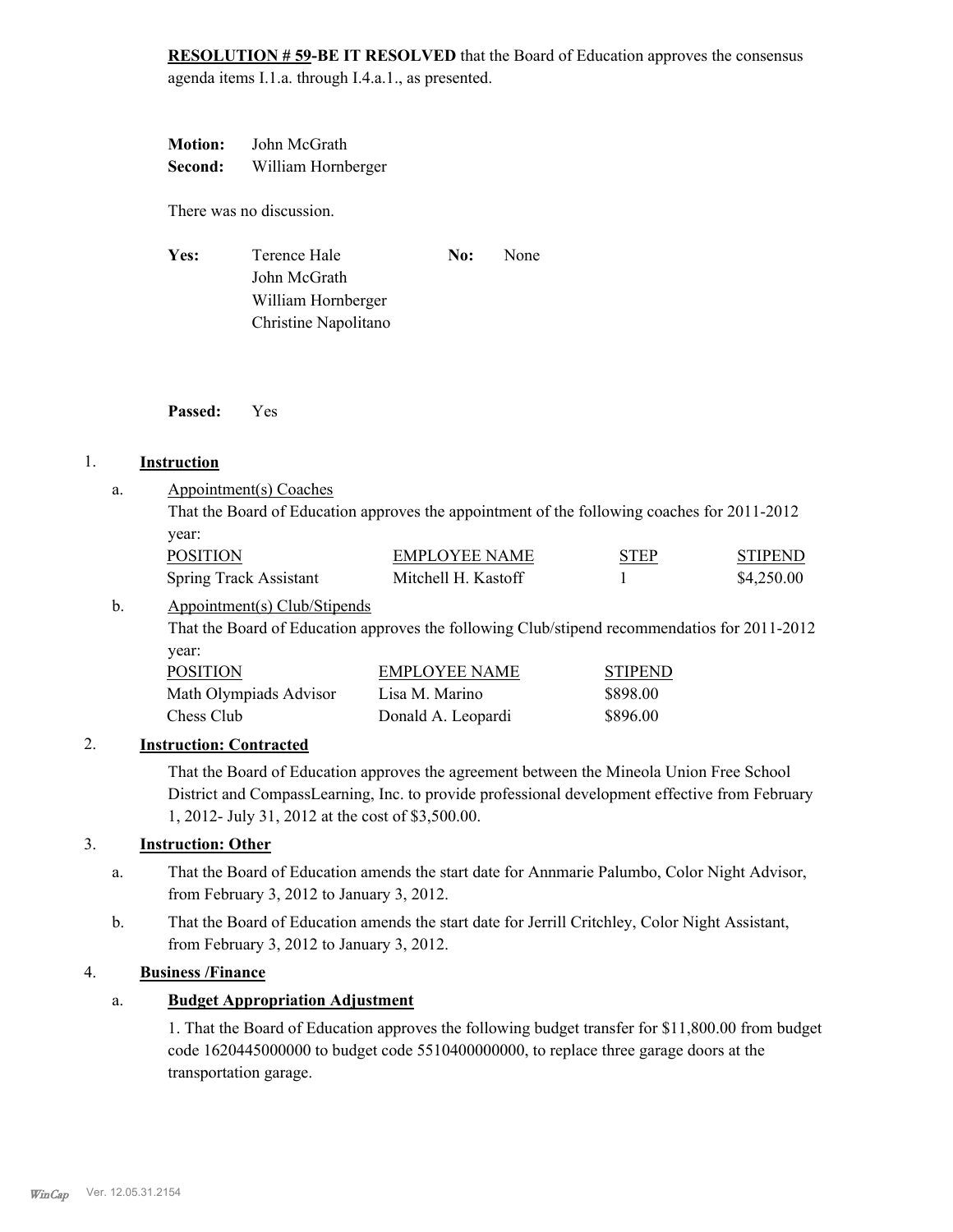#### **J. Superintendent's Report**

The Superintendent stated that there will be three presentations tonight: Budget, School Times and the 2012/2013 Calendar. The Superintendent introduced Mr. Waters to present "2012-2013 Budget- 1st Draft". (The presentation can be found on the website on the Board of Education page).Mr. Waters stated that Mineola is permitted to increase its tax levy by 1.93% or \$1,443,803. Mr. Waters stated that districts now determine their budgets based on the TOTAL estimated revenues they will receive for the budget year. It was reported that the 2012-2013 total estimated revenue is \$83,342,180. Therefore, the Budget cannot exceed this amount unless the District elects to use a portion of the Unrestricted fund balance(i.e.pay for a project). Mr. Waters stated that the current budget is \$84,221,638 and the 2012/13 draft budget is \$83,342,180, which is a decrease of \$879,458 or 1.04%. The major expense categories are salaries and benefits. It was reported that there is a 500,000 increase in salaries and major increases in Mandated contributions to Pension system and Health Insurance. Mr. Waters reported the following Budget Factors: No staff excess (other than retirees) are calculated in budget yet; and all current programs are included in the budget.

Next, the Superintendent reported on the 2012- 2013 School Calendar (the two options were presented on 1/19). Dr. Nagler stated that the calendar will be finalized at the next meeting on 3/15. He reported that there has been an APPR settlement and the State has decided that regents week will end on 6/21. The Superintendent showed the two calendar options and reminded the group that calendar two has no snow day built in. He reported that he feels better about option 1 because t provides the District with a little more wiggle room. Mr. McGrath stated that he is in favor of Option 1. Mr. Hornberger felt that although it is not the perfect option, he is in favor of the first option. Mr. Hale asked about April 2nd, not currently being a day off even though it is the last day of Passover. Dr. Nagler stated that it could be looked at moving 5/24 to 4/2. Mr. Hale also stated that option 1 appears to be the better option at this time.

Finally, the Superintendent stated that he had posted the three options for school times on his blog and he had received 54 comments. Dr. Nagler reported that for Option 1: the main issue raised was the close dismissal time of Meadow Drive and Jackson Avenue. It was reported by the Superintendent that for all scenerios there were child care issues brought up. SCOPE can run a before school program, however they will need 15 children in order to have a program. They can also open a breakfast program. Dr. Nagler stated that the issue raised for Option 2 was the dismissal time conflict with Jackson Avenue and Chaminade. Finally, Dr. Nagler stated that there were the most objections to Option 3 which involved the high school starting later and the younger children having an early start. The Superintendent stated that Mr. Gilberg, Ass't Supervisor of Transportation, prefers Option 2, with the condition that a bus loop is put in at Jackson Avenue. Dr. Nagler stated that he will present diagrams of a bus loop at the next meeting. He stated that a bus loop is needed for the safety of the children not just for time. Mr. Hornberger stated that he did not like option 2 and leaned toward option 1. The Superintendent stated that option 1 would need to be tweaked. He added that according to Mr. Gilberg option 2 makes it easier to get the buses back. Dr. Nagler stated that if option 1 is chosen then transportation would need to clean up the times a little more and we would need to get the SCOPE information out to parents to determine needs. The Superintendent stated that the calendar will be finalized at the next meeting and bell time will be decided at either the next meeting or at the third meeting in March.

The Superintendent showed pictures of the progress on the Hampton Street Project and stated that it is moving along nicely.

The Superintendent stated that at the last meeting it was decided that the Williston Park Village Hall would be used as the voting place instead of Cross Street, however, it cannot be used because the lever machines do not fit. Therefore, the new voting location will be the American Legion, located at 730 Willis Avenue, Williston Park.